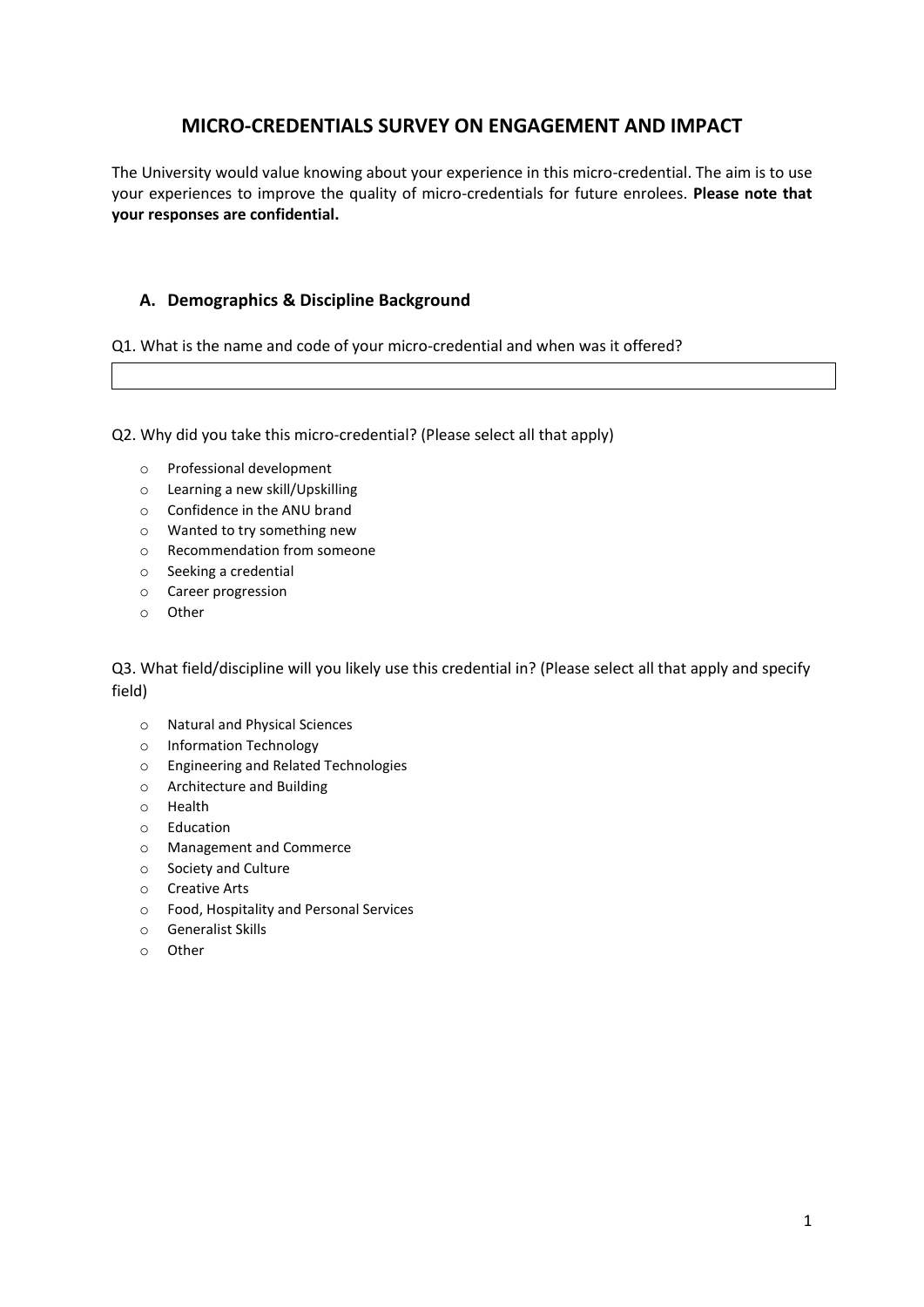# **B. Overall micro-credential experience**

Q4. Think of your experience from 'start to finish' with the micro-credential and please indicate your level of agreement with the following statements:

|                                                                                                    | Strongly<br>agree                             | Agree | Neutral | <b>Disagree</b> | Strongly<br>disagree |
|----------------------------------------------------------------------------------------------------|-----------------------------------------------|-------|---------|-----------------|----------------------|
| The micro-credential website is informative<br>and easy to navigate                                |                                               |       |         |                 |                      |
| I was satisfied with the enrolment process                                                         |                                               |       |         |                 |                      |
| I was satisfied with the teaching sessions and<br>learning activities (face-to-face and/or online) |                                               |       |         |                 |                      |
| The educator(s) facilitated an inclusive and<br>respectful environment                             | $\left( \begin{array}{c} \end{array} \right)$ |       |         |                 |                      |
| The total workload, including assessment, was<br>appropriate for the intended learning<br>outcomes |                                               |       |         |                 |                      |
| Overall this micro-credential experience met<br>my expectations                                    |                                               |       |         |                 |                      |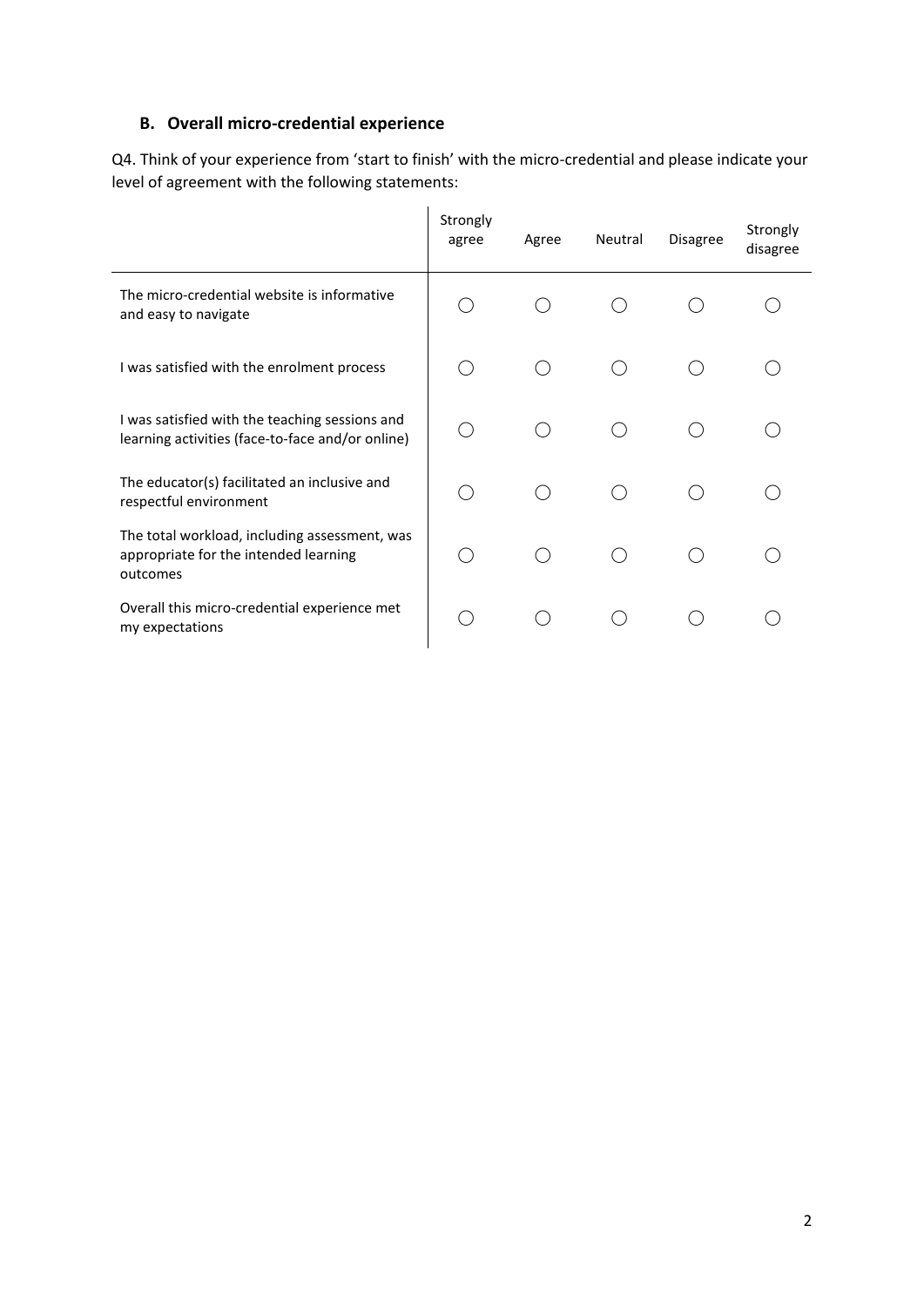# **C. Teaching & Learning**

Q5. Think about how the micro-credential was taught and how the educator(s) supported your learning.

|                                                                                                                        | Strongly<br>agree | Agree                                         | Neutral | Disagree | Strongly<br>disagree |
|------------------------------------------------------------------------------------------------------------------------|-------------------|-----------------------------------------------|---------|----------|----------------------|
| The educator(s) encouraged class interaction &<br>participation                                                        |                   |                                               |         |          |                      |
| The educator(s) communicated clearly and<br>effectively                                                                | ( )               | ()                                            | ( )     | ( )      | $\bar{ }$            |
| The educator(s) demonstrated excellent<br>knowledge and expertise                                                      |                   |                                               |         |          |                      |
| I could see a clear connection between the<br>learning outcomes, the learning activities, and<br>the assessments tasks |                   |                                               |         |          |                      |
| The educator(s) was available to provide<br>feedback                                                                   |                   |                                               |         |          |                      |
| My learning was supported by meaningful<br>feedback                                                                    | ◯                 | ( )                                           | ( )     | $( \ )$  |                      |
| I was satisfied with the micro-credential online<br>components and/or resources                                        | ( )               | $\left( \begin{array}{c} \end{array} \right)$ | Ω       | ( )      |                      |
| Overall I was satisfied with the educator's<br>approach to teaching and learning                                       |                   |                                               |         |          |                      |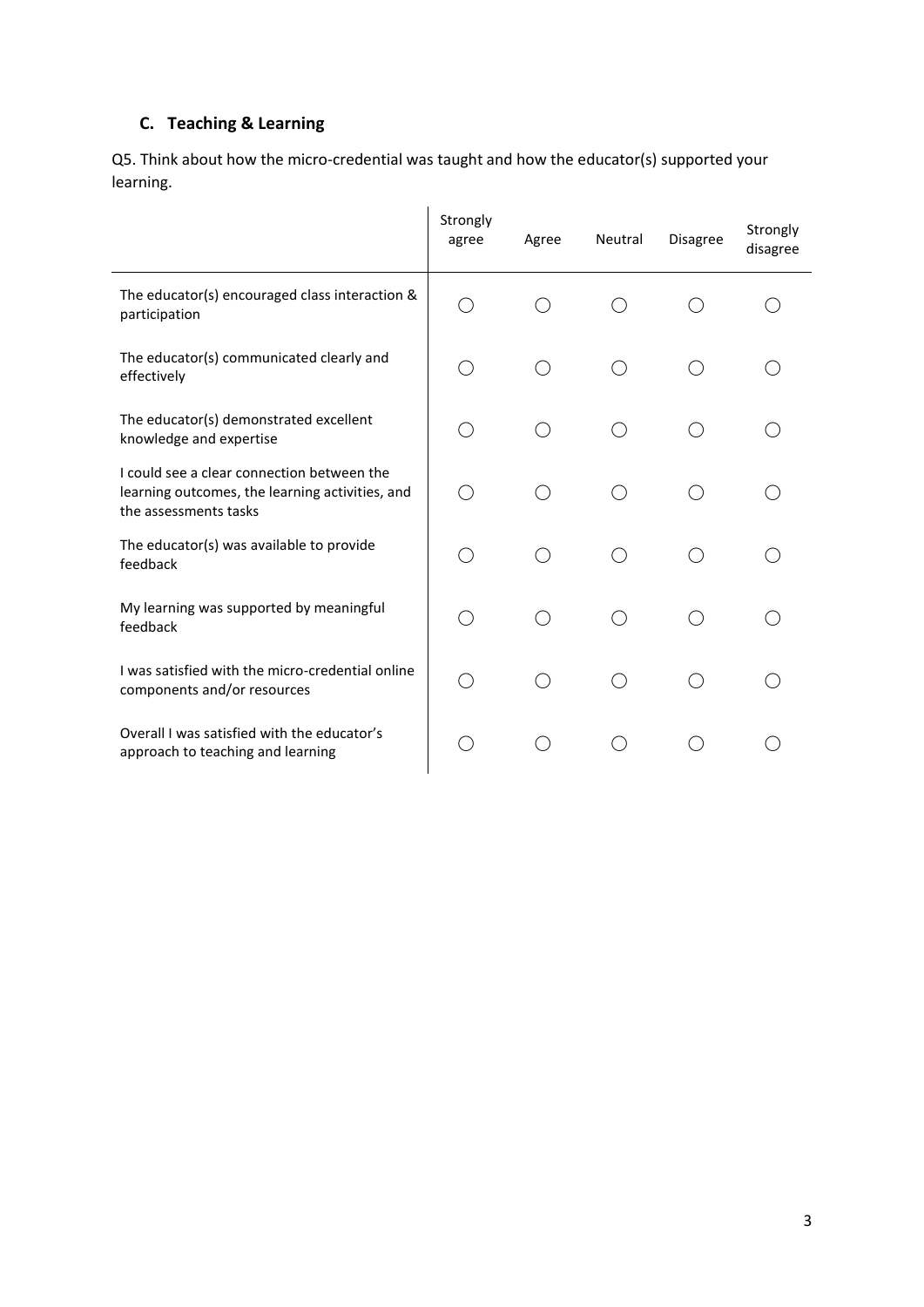#### **D. Enrolee satisfaction**

Q6. Think of your overall satisfaction with the ANU micro-credential.

|                                                      | Strongly<br>agree | Agree | Neutral | <b>Disagree</b> | Strongly<br>disagree |
|------------------------------------------------------|-------------------|-------|---------|-----------------|----------------------|
| I really enjoyed this learning experience            |                   |       |         |                 |                      |
| I consider this micro-credential to be good<br>value |                   |       |         |                 |                      |
| I would consider doing another micro-<br>credential  |                   | (     |         |                 |                      |
| I would recommend micro-credentials to<br>others     |                   |       |         |                 |                      |

# Q7. What impact do you think this micro-credential will have on your chosen career trajectory?

Q8. Would you like to leave any further feedback?